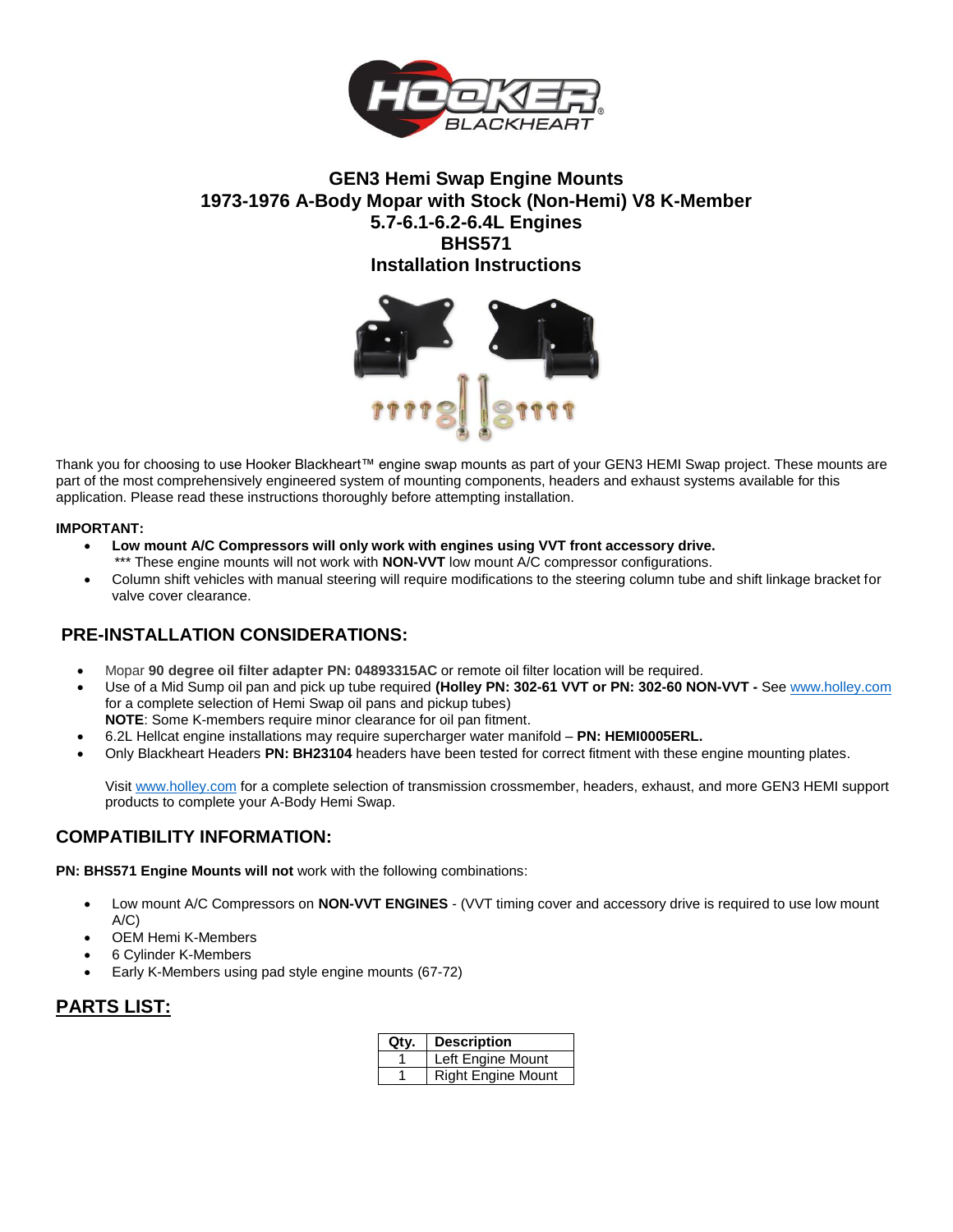# **ACCESSORY PACK CONTENTS**

|           | M <sub>10</sub> x 1.50 x 25mm Flange Bolts |
|-----------|--------------------------------------------|
|           | $1/2$ "-20 x 5" Bolts                      |
|           | Lock Nuts                                  |
|           | <b>Flat Washers</b>                        |
| 199R12169 | <b>Instruction Sheet</b>                   |

Check the hardware package. If anything is missing, please contact Technical Service at 1-866-464-6553 or 270-781-9741.

### **TOOLS NEEDED:**

| 3/8" Metric Socket Set |
|------------------------|
| 6' Extension           |
| 3/4" Wrench            |
| 13mm Wrench            |
| 3/4" Socket            |
|                        |

## **INSTALLATION OF BHS571 GEN 3 HEMI SWAP ENGINE MOUNTS:**

### **Driver's Side Mounting Plate**

 With the engine out of the vehicle, install the driver's side (Left) engine mount to the engine block using (x4) M10 x 25mm flange bolts provided. Install the mount with the polyurethane mount toward the front of the engine using the OEM engine mount locations on the engine block. **NOTE:** The 5th mounting hole provided may be used in place of the 4th bolt under the motor mount pad, if the block is threaded. **NOTE:** Always use at least 4 mounting bolts (**Figures 1 & 2**).

Drivers Side (Left) Mounting Plate Drivers Side (Left) Mounting Plate Installed

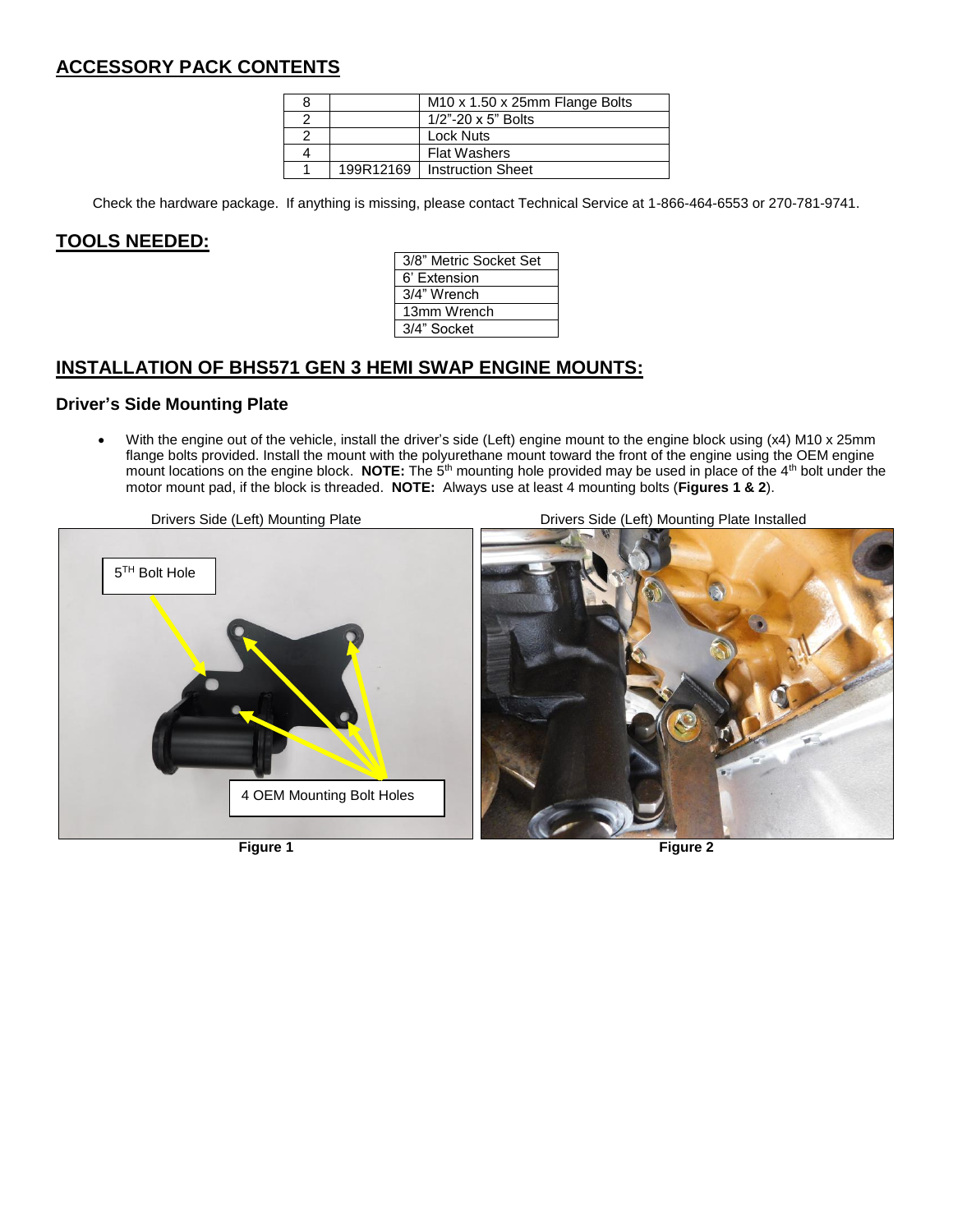## **Passenger's Side Mounting Plate**

With the engine out of the vehicle, install the driver's side (Left) engine mount to the engine block using (x4) M10 x 25MM flange bolts provided. Install the mount with the polyurethane mount toward the front of the engine using the OEM engine mount locations on the engine block. **NOTE:** Always use at least 4 mounting bolts (**Figures 3 & 4**).

Passenger's Side Mounting Plate **Passenger's Side Mounting Plate Installed** 



- Install the 1/2" x 5" bolt with one flat washer into the engine mount. Install the bolt into the mount from the front for the left and right mounts. Install a second flat washer and locking nut on to the bolt.
- Slowly lower the engine onto the mounts being careful not to get the polyurethane bushing or flat washers caught on the edge of the engine mounting stand as the mount passes into the stand.
- Check be sure the bolt is seated in the stand completely and tighten the nut. **Note:** Support the engine while the transmission is being installed to avoid damaging the polyurethane bushing